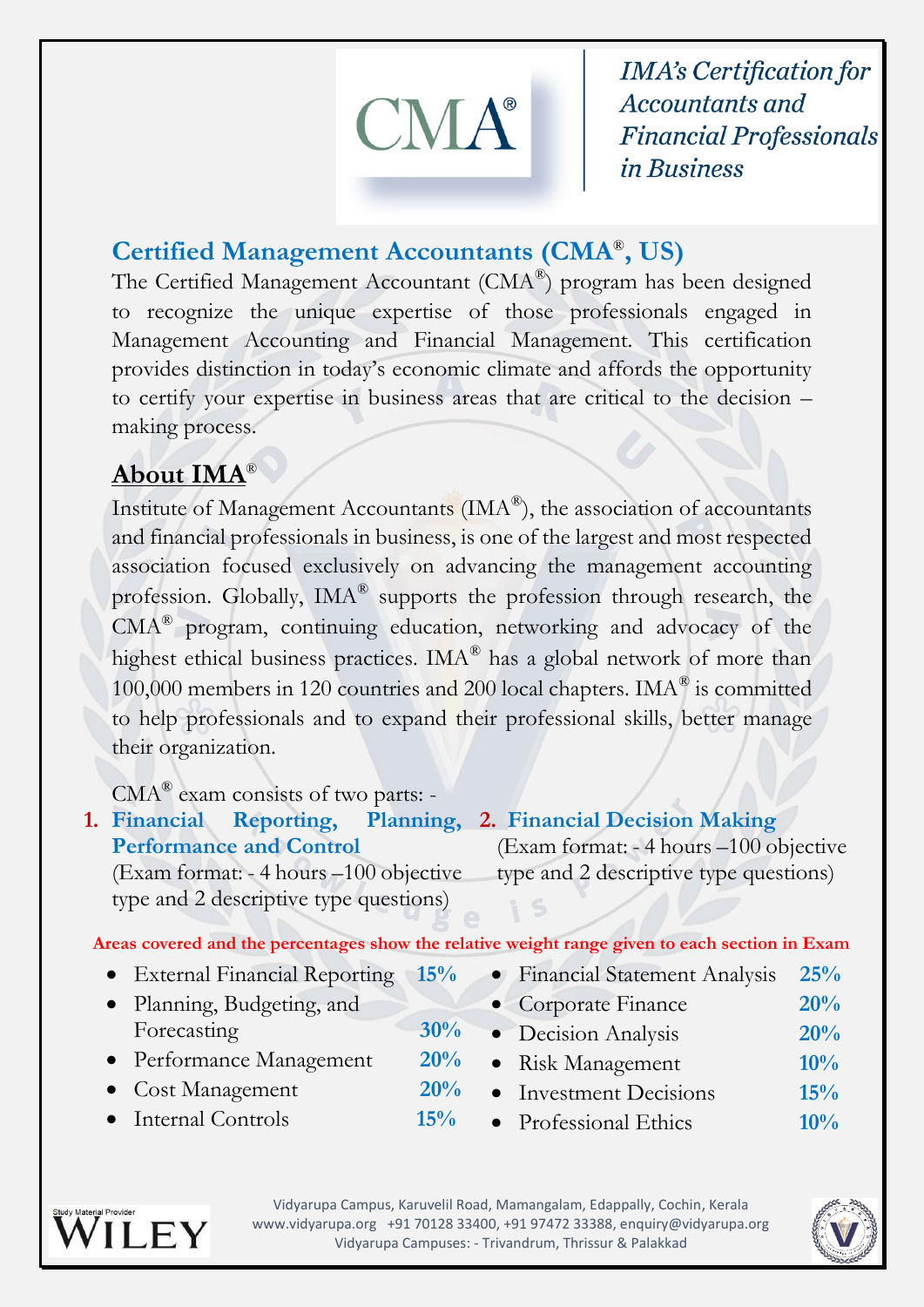### **Exam Format**

- Online Exams and are administered through the worldwide network of Prometric Testing Centers
- $\triangleright$  Can be taken in any order
- $\triangleright$  Each exam part consists of 100 multiple-choice questions and two essay scenarios, and testing lasts 4 hours (3 hours MCQs plus 1 hour for essay)
- $\triangleright$  The exam is structured as follows:
	- $\Box$  Both exams can be taken at a time and same part (s) can't be repeated in the same window
	- Candidates **must** register with IMA® before the exam and must complete both exam parts within three years

| <b>Part Formal</b><br><b>Title</b> | Financial Reporting, Planning,<br><b>Performance and Control</b> | <b>Financial Decision</b><br>Making |
|------------------------------------|------------------------------------------------------------------|-------------------------------------|
| <b>Exam Length</b>                 | 4 Hours                                                          | 4 Hours                             |
| No. of MCQs                        | 100                                                              | 100                                 |
| No. of Essays                      |                                                                  |                                     |

**Education and Work Experience Requirements Education: -** Candidates seeking admission to the CMA® program must hold a bachelor's degree in any area, from an accredited college or university.

> **Note: -** Educational credentials must be submitted when applying or within 7 years of passing the examination. The educational credentials must qualify in order to be certified

**Experience: -** Two (2) continuous years of **professional experience** in financial management and/or management accounting are required any time prior to or within 7 years of passing the examination

> **To qualify**, employment must be in a position that requires regular involvement in the principles of management accounting and financial management. e.g.:- financial analysis, budget preparation, management information systems analysis etc



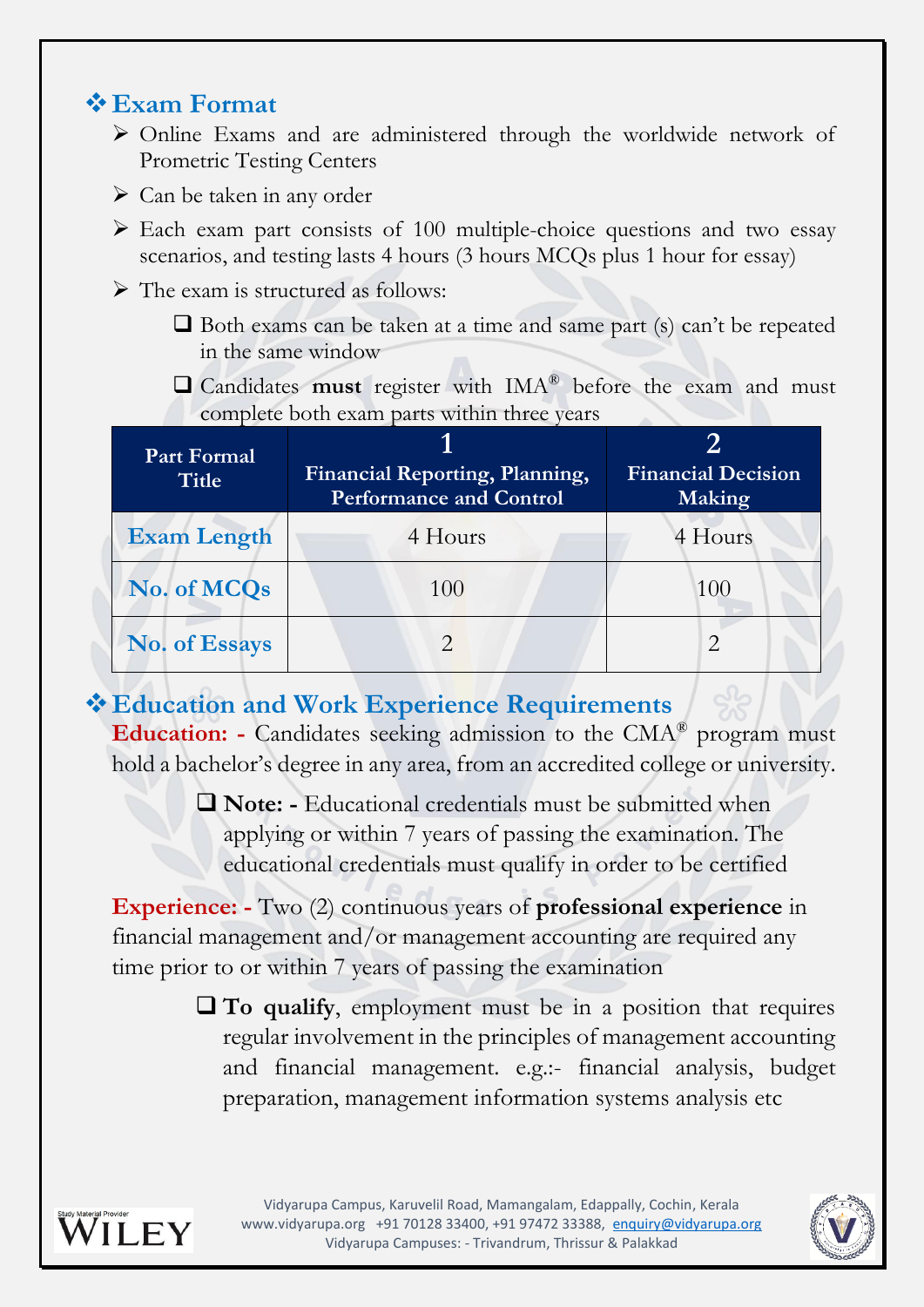### **Exam Testing Windows:**

There are three (3) exam testing windows are available in year. They are:

**January – February**

#### $\triangleright$  **May – June**

**September – October**

Beginning day of the month to the last day of the next month. Except Saturdays, Sundays and Public holidays (in India).

| <b>IMA<sup>®</sup></b> Fee Structure |              |                |
|--------------------------------------|--------------|----------------|
| Description                          | Professional | <b>Student</b> |
| Membership                           | \$245.00     | \$39.00        |
| <b>Entrance</b>                      | \$250.00     | \$188.00       |
| Part 1                               | \$415.00     | \$311.00       |
| Part 2                               | \$415.00     | \$311.00       |
| Total                                | $$1,325.00*$ | \$849.00*      |

\* (*The fees as notified by IMA, subject to change*)

*To qualify for student membership, individuals must be enrolled in a graduate or postgraduate, at least six (6) credit hours, or the equivalent, per semester. Student membership can held for maximum of six (6) years. Student members who move to another membership category cannot revert back to Student membership.*

### **Purpose of the Exam**

According to the  $IMA^{\circledR}$  the "CMA $^{\circledR}$  is the advanced professional certification specifically designed to measure the accounting and financial management skills that drive business performance"

# **Subject Matter Tested**

The Institute of Certified Management Accountant (ICMA) is responsible for the development, administration, and grading of the CMA® exam. While it is the branch of IMA, it has always been and remains independent in regard to the development of the  $\text{CMA}^{\textcircled{\tiny{\text{B}}}}$  exams.

The ICMA has developed Content Specification Outlines (CSOs) and has committed to follow them on each examination. In addition to the CSOs, the IMA® has published Learning Outcome Statements (LOSs) that specify what you should be able to do.

Candidates for the CMA® examination are expected to have a minimum level of business knowledge that transcends all examination parts. This minimum level includes knowledge of basic financial statements, time value of money concepts, and elementary statistics.



Vidyarupa Campus, Karuvelil Road, Mamangalam, Edappally, Cochin, Kerala www.vidyarupa.org +91 70128 33400, +91 97472 33388, [enquiry@vidyarupa.org](mailto:enquiry@vidyarupa.org) Vidyarupa Campuses: - Trivandrum, Thrissur & Palakkad